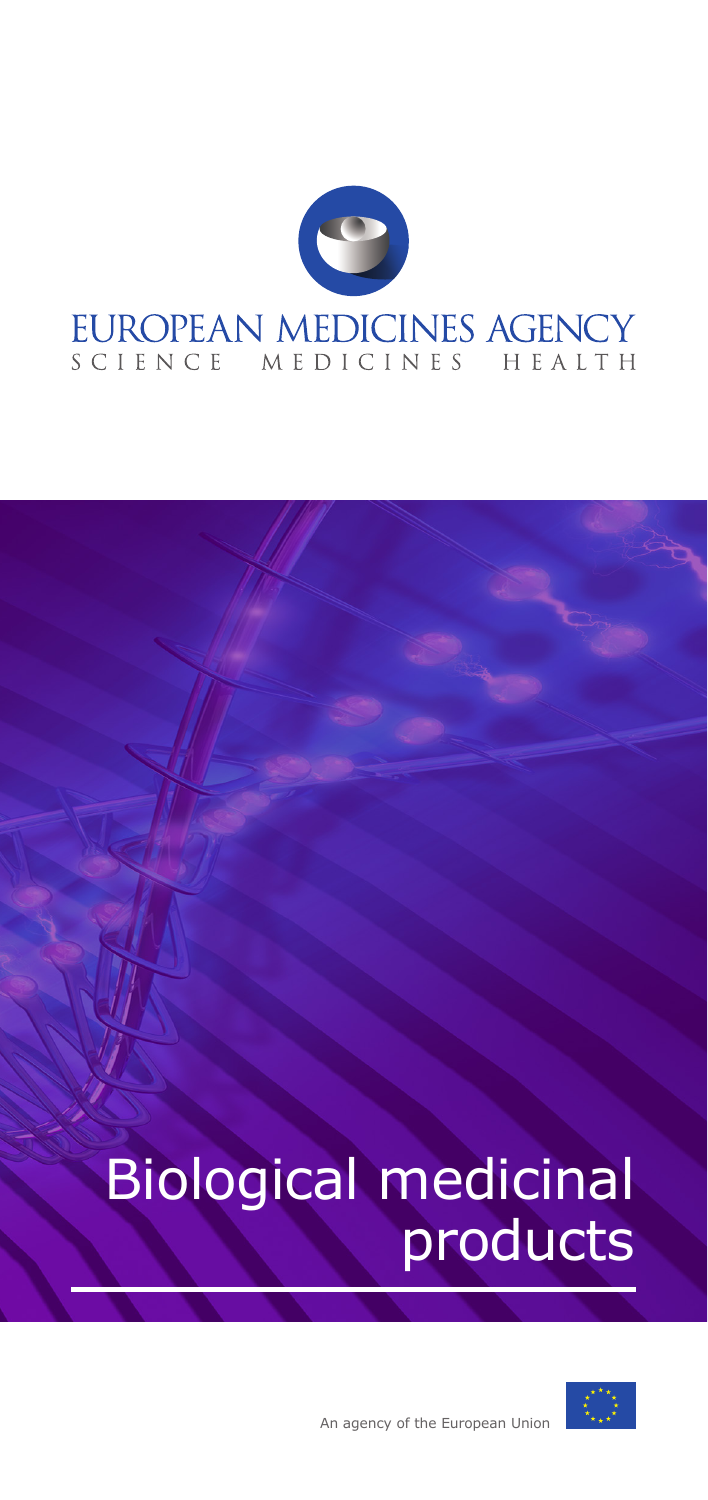## **Biological medicinal products**

Biological medicinal products cover a continually evolving and diverse field. In the European Union (EU), many of these are under the responsibility of the European Medicines Agency (EMA) and are authorised via the centralised marketing authorisation procedure, such as products manufactured using biotechnology or advanced therapy medicinal products (ATMPs). Others (e.g. naturally derived biologicals) may be nationally authorised in individual Member States, rather than through the pan-European centralised procedure.

Due to the diverse nature of biological medicinal products, a number of specialised groups have been established within the Agency to supervise and coordinate activities related to these products.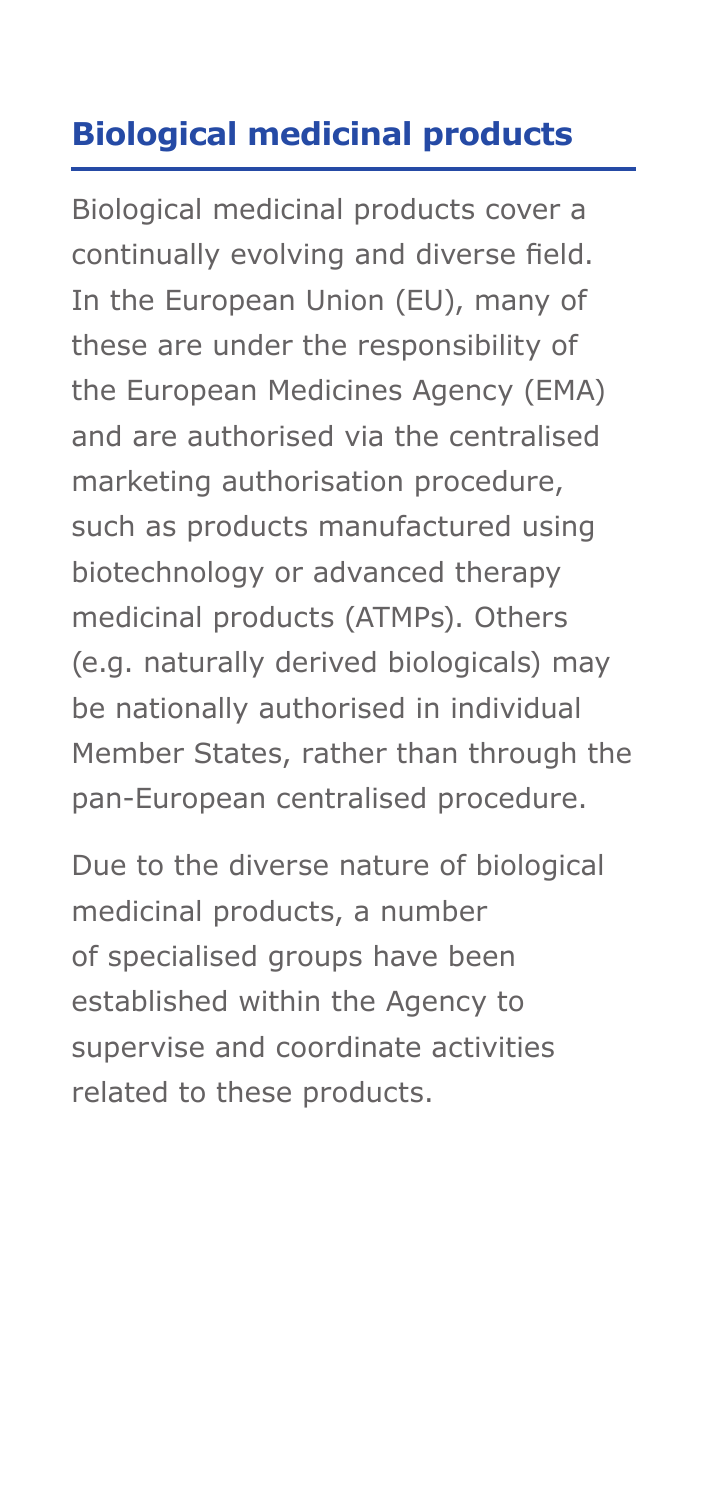In order to benefit from the best available expertise for the evaluation and assessment of biological medicinal products, EMA involves its committees and working parties, including experts from all over Europe, providing coordination, and scientific and administrative support.

#### **Scientific committees**

The Committee for Medicinal Products for Human Use (CHMP) is responsible for preparing the Agency's opinions on all questions concerning human medicines. It works in conjunction with other scientific committees and working parties at the Agency.

The Committee for Advanced Therapies (CAT) is responsible for preparing draft opinions on ATMP applications submitted to the Agency, with final adoption of opinions by the CHMP.

### **Working parties**

The quality of biological medicinal products is overseen by the CHMP's Biologics Working Party (BWP). The BWP considers the quality aspects of all biological medicinal products and scientific advice applications at the Agency, as well as related topics and guidelines.

A number of other working parties are involved with biological medicinal products, such as the Blood Products (BPWP), Vaccines (VWP), Pharmacogenomics (PgWP) and Biosimilars (BMWP) Working Parties. The focus of these groups is on safety, efficacy or methodological aspects, with multidisciplinary input as needed (e.g. with quality in conjunction with the BWP).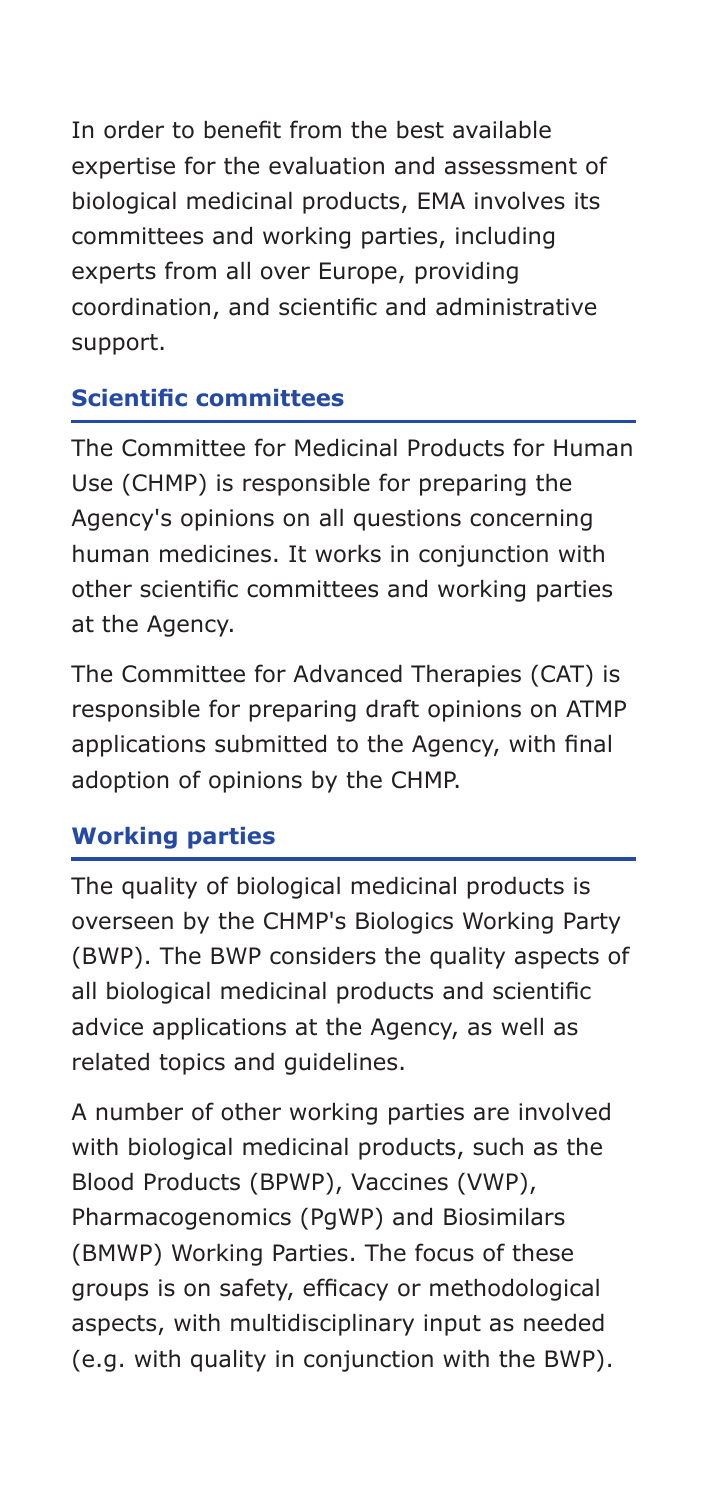## **Scientific feedback/advice**

As well as providing draft scientific opinions (at the request of the CHMP) and other scientific activities, the working parties are involved in briefing meetings with stakeholders. These meetings can provide an opportunity for a less formal exchange on technology/scientific issues, outside of the scientific advice procedure.

Further opportunities to receive feedback are through the Innovation Task Force and at business pipeline meetings.

Agency staff can respond to queries on administrative, regulatory and scientific issues related to biological medicinal products submitted via the 'Send a question' links on the Agency's website.

### **Biologicals guidelines**

The working parties prepare guidance for industry, which is adopted by the CHMP or, in the case of ATMPs, the CAT.

Quality aspects developed by the BWP cover areas such as process development, validation, comparability, as well as viral and transmissible spongiform encephalopathies safety for biotechnology, plasma-derived, vaccine and other biological products.

Other working parties maintain discipline-specific guidelines, such as the VWP and BPWP who are responsible for guidelines on safety and efficacy aspects of vaccines and blood products, respectively.

These guidelines (and those of other working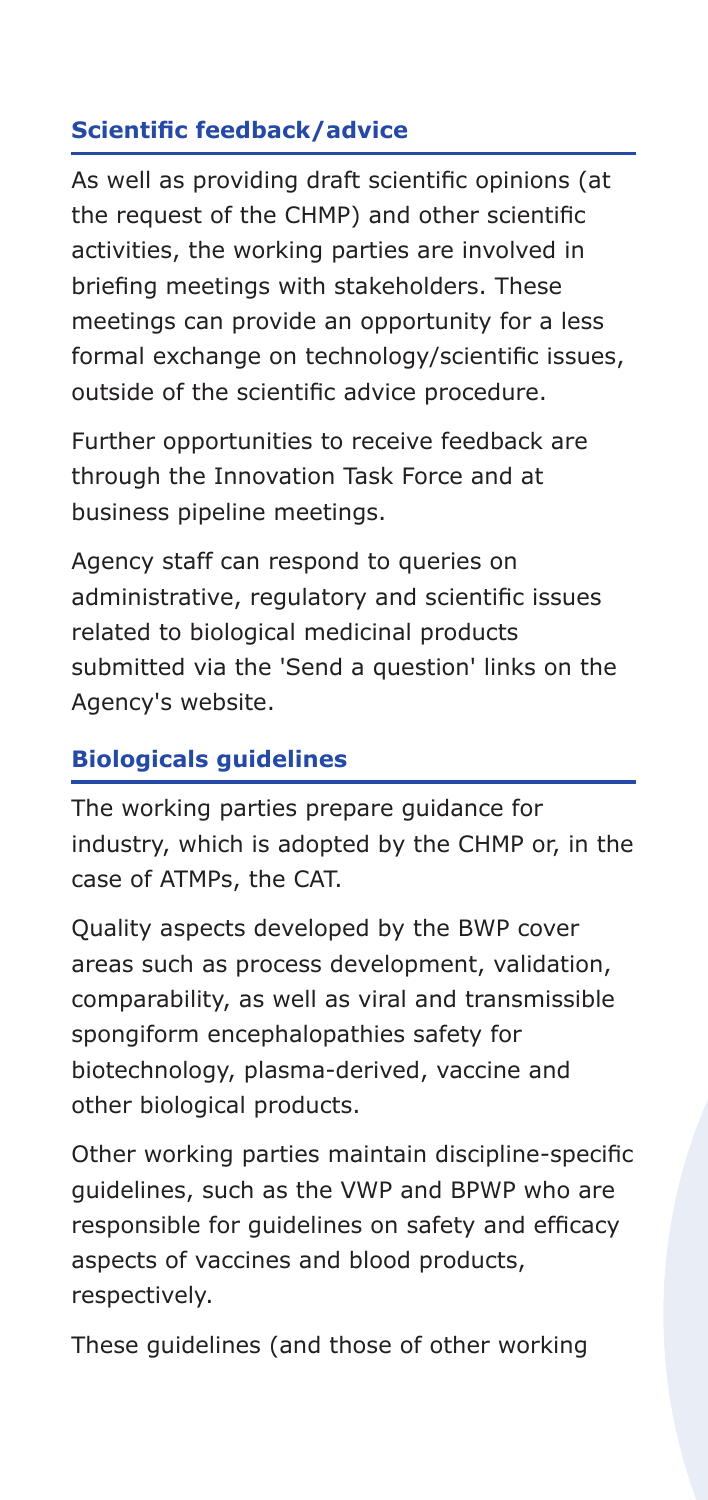parties) can be found on the Agency's website.

Biosimilar medicines continue to be a growing field and come under the responsibility of the BMWP and BWP. The Agency has been at the forefront in this area, establishing a portfolio of guidance and providing advice and support to applicants and international regulators and other stakeholders in recent years.

#### **Resources on the Agency's website**

**CHMP working parties** — Committees > Working parties and other groups > CHMP

**Scientific advice** — Human Regulatory > Scientific advice and protocol assistance

**Innovation Task Force** — Human Regulatory > Innovation Task Force

**Guidelines** — Human Regulatory > Scientific guidelines > Biologicals //

Clinical safety and efficacy > Blood products //

Multidisciplinary > Vaccines

**Advanced therapies** — Human Regulatory > Advanced therapies

**Public Health threats and Pandemic influenza** — News and Events > Public health threats and pandemics

**Plasma master files (PMF)** — Human Regulatory > Non-pharmaceutical products > Plasma master file

**Send a question to the Agency**  $-$  About us > Contact > Send a question

**Business Pipeline** — businesspipeline@ema. europa.eu